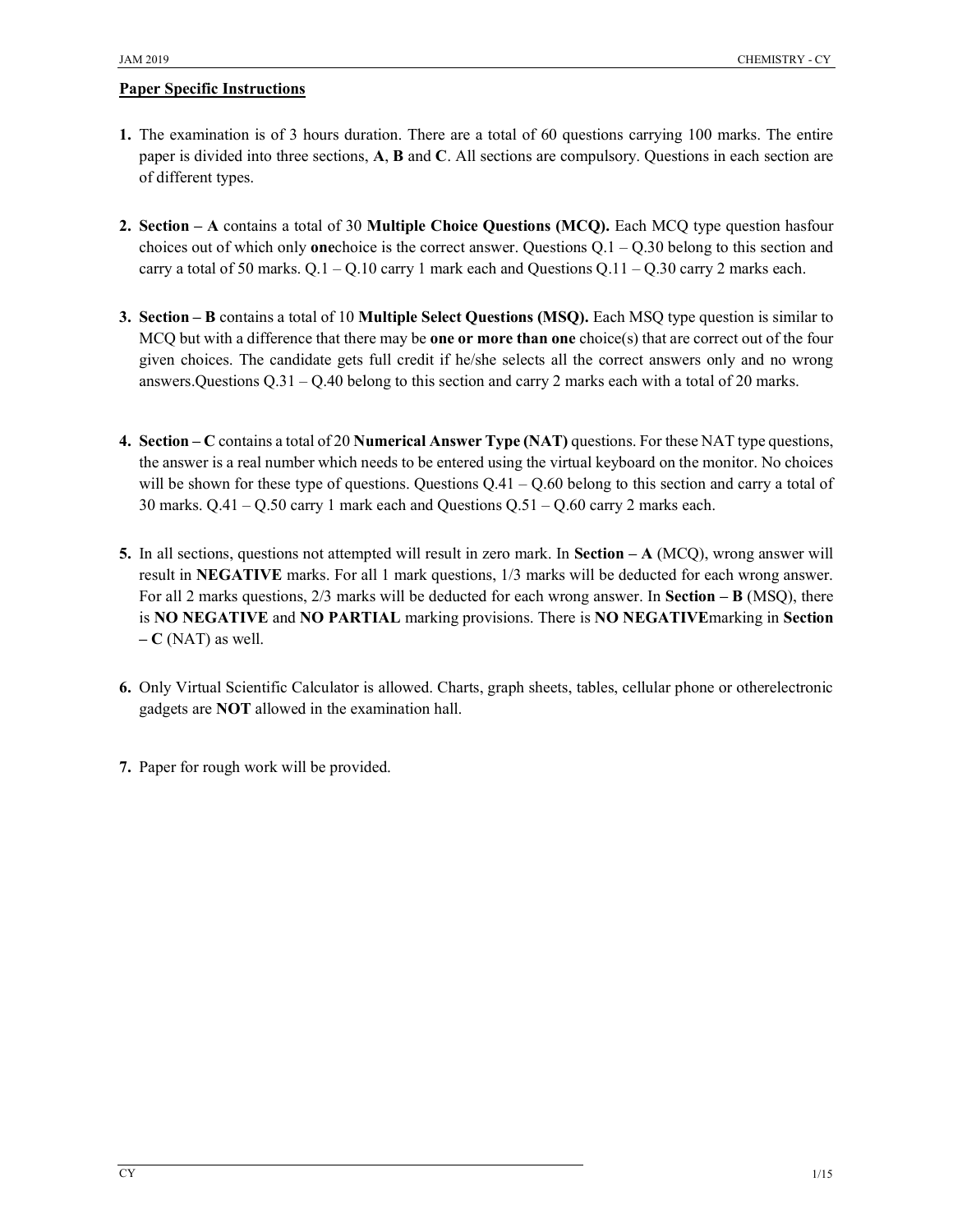# SECTION – A

### MULTIPLE CHOICE QUESTIONS (MCQ)

# Q. 1 – Q.10 carry one mark each.

- Q.1 For a reaction of the type  $A + B \rightarrow$  Products, the unit of the rate constant is mol  $L^{-1} s^{-1}$ . The overall order of the reaction is
	- (A) 0 (B) 1 (C) 2 (D) 3
- Q.2 The thermodynamic criterion for spontaneity of a process in a system under constant volume and temperature and in the absence of any work other than expansion work (if any) is
	- (A) change in entropy is positive
	- (B) change in enthalpy is negative
	- (C) change in Helmholtz free energy is negative
	- (D) change in Gibbs free energy is negative
- Q.3 The number of vibrational mode(s) of a carbon dioxide molecule that can be detected using infrared spectroscopy is
	- (A) 1 (B) 2 (C) 3 (D) 4
- Q.4 For three non-coplanar vectors **a**, **b** and **c**, the expression  $\mathbf{a} \cdot (\mathbf{b} \times \mathbf{c})$  can be written as

| $(A) (a \times b) \cdot c$                                                 | $(B)$ $(a \times b) \cdot (a \times c)$                 |
|----------------------------------------------------------------------------|---------------------------------------------------------|
| $(C)$ $(\mathbf{a} \cdot \mathbf{b}) \times (\mathbf{a} \cdot \mathbf{c})$ | $(D)$ $(\mathbf{a} \cdot \mathbf{b}) \times \mathbf{c}$ |

- Q.5 Correct trend in the bond order is
	- (A)  $0^+_2 > 0^2_- > 0^-_2$ (B)  $0^{-}_{2} > 0^{+}_{2} > 0^{2-}_{2}$ (C)  $0_2^{2-} > 0_2^- > 0_2^+$ (D)  $0^+_2 > 0^-_2 > 0^2_2$ <sup>-</sup>
- Q.6 The correct option for the metal ion present in the active site of myoglobin, hemocyanin and vitamin  $B_{12}$ , respectively, is
	- (A) iron, iron and zinc
	- (B) molybdenum, iron and copper
	- (C) iron, copper and cobalt
	- (D) molybdenum, copper and cobalt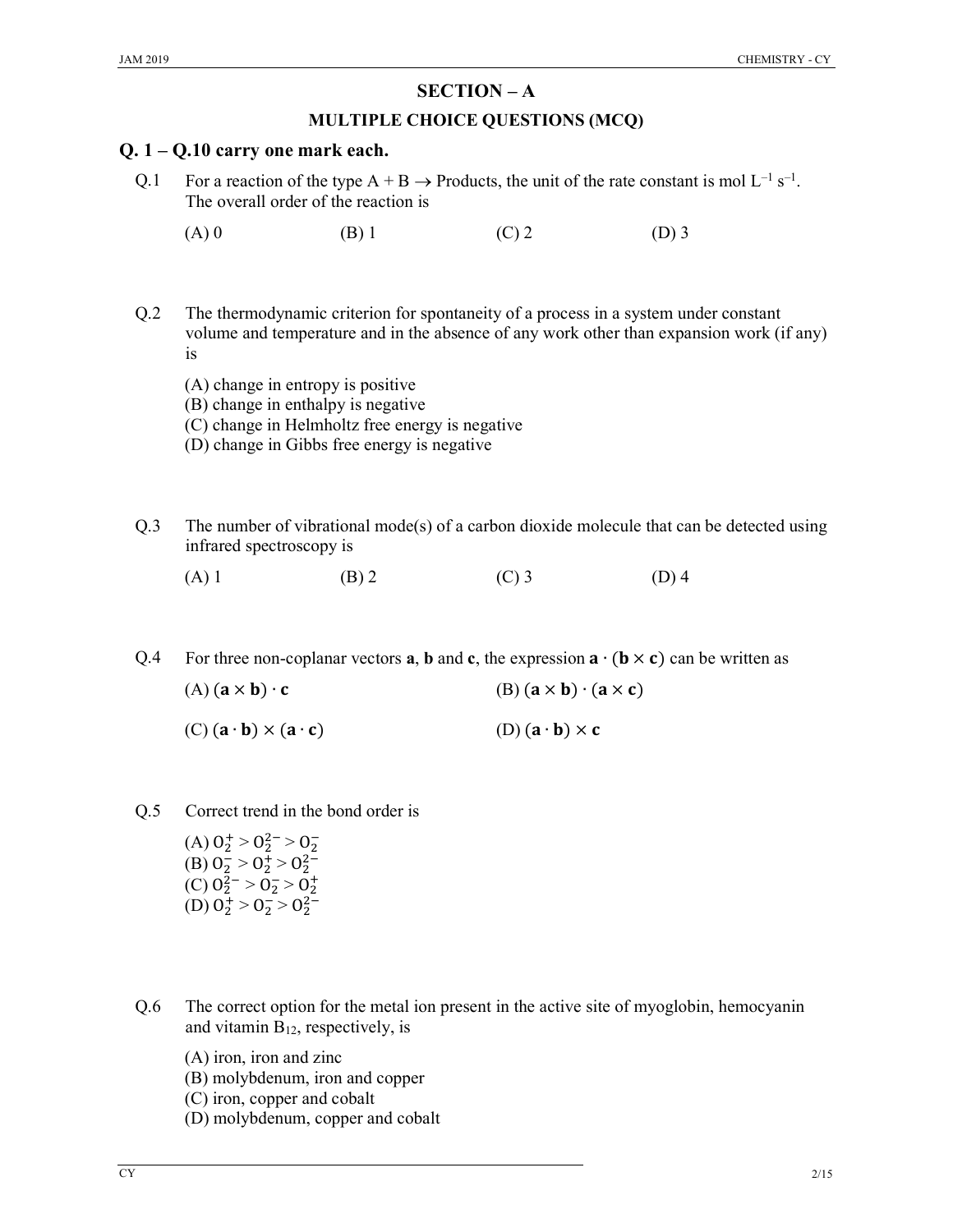Q.7 The correct order of wavelength  $(\lambda_{max})$  of the halide to metal charge-transfer band of  $[Co(NH<sub>3</sub>)<sub>5</sub>Cl]<sup>2+</sup> (I), [Co(NH<sub>3</sub>)<sub>5</sub>Br]<sup>2+</sup> (II) and [Co(NH<sub>3</sub>)<sub>5</sub>I]<sup>2+</sup> (III), is$ 

(A) III  $\leq$  II  $\leq$  I (B)  $I < II < III$  $(C)$  II < III < I (D)  $I < III < II$ 

Q.8 The correct option for the major products of the following reaction is



 $(*$  represents isotopically labelled carbon atom)







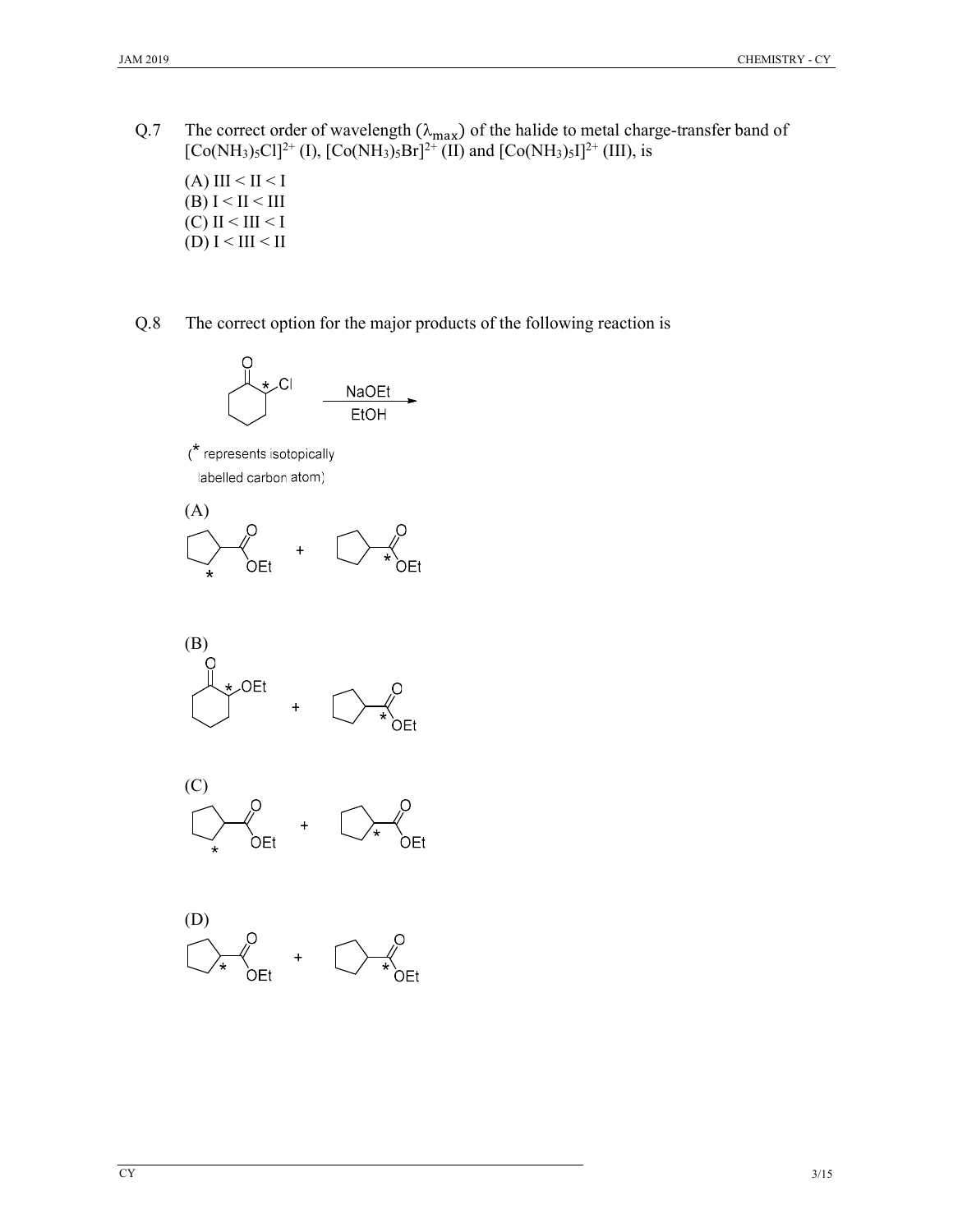Q.9 The major product formed in the following reaction is



Q.10 The complementary strand for the following single strand of DNA is



#### Q. 11 – Q. 30 carry two marks each.

Q.11 The function  $f(x) = x e^{-x^2}$  has a minimum at

(A) 
$$
x = \sqrt{2}
$$
 (B)  $x = -\sqrt{2}$  (C)  $x = \frac{1}{\sqrt{2}}$  (D)  $x = -\frac{1}{\sqrt{2}}$ 

Q.12 The correct option for the number of bending modes of vibration in each of  $H_2O$ ,  $CS_2$  and SO<sup>2</sup> molecules, respectively, is

| $(A) 1, 2$ and 2  | $(B) 2, 2$ and 1   |
|-------------------|--------------------|
| $(C)$ 2, 1, and 2 | (D) $1, 2$ and $1$ |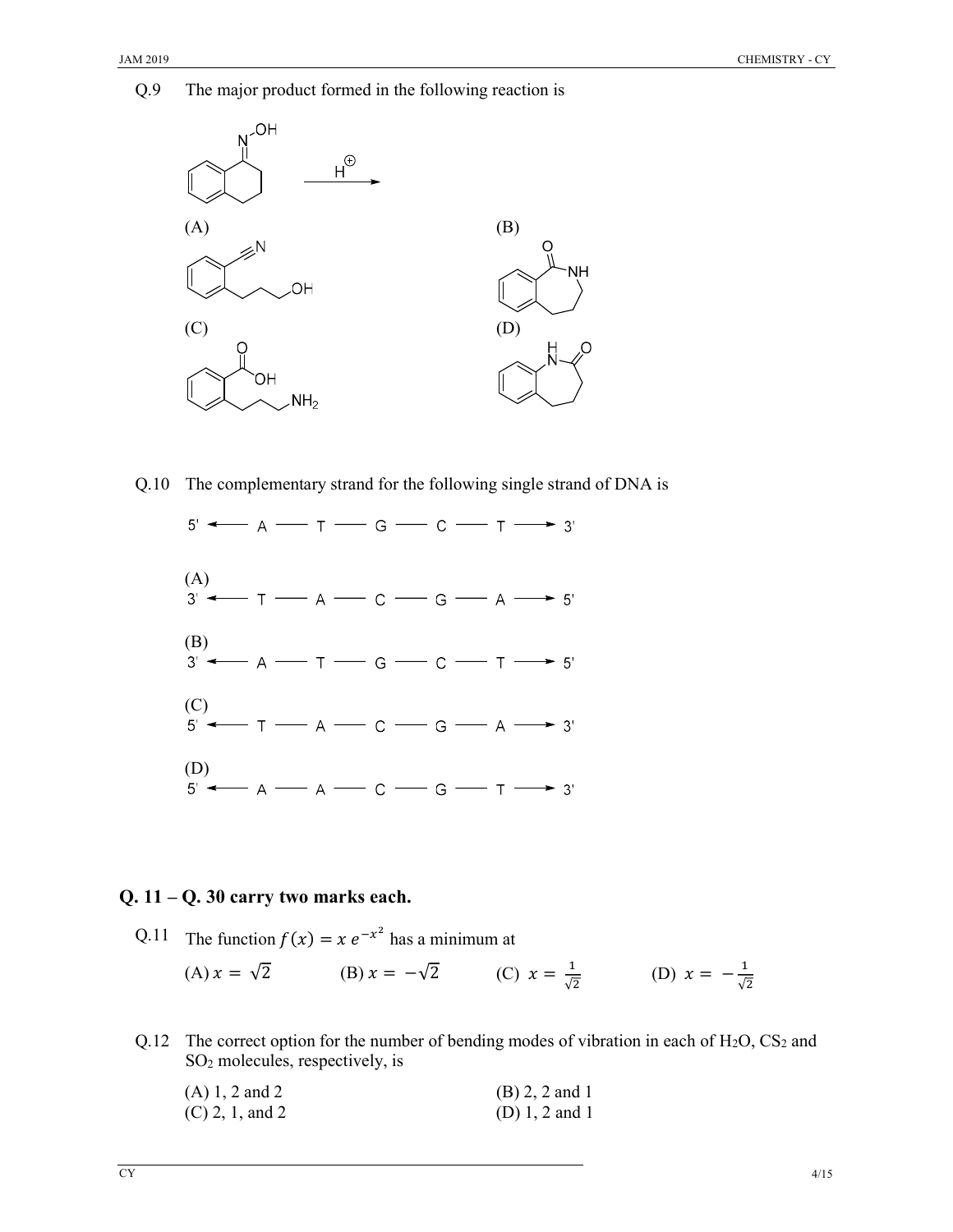- Q.13 The total number of degrees of freedom of an HBr molecule that is constrained to translate along a straight line but does not have any constraints for its rotation and vibration is
	- (A) 6 (B) 5 (C) 4 (D) 3
- Q.14 According to the kinetic theory of gases, the ratio of the root mean square velocity of molecular oxygen and molecular hydrogen at 300 K is
	- (A) 1: 1 (B)  $1: 2\sqrt{2}$  (C) 1: 4 (D) 1: 16
- Q.15 The half-life of the chemical reaction,  $A \rightarrow$  Product, for initial reactant concentrations of 0.1 and 0.4 mol  $L^{-1}$  are 200 and 50 s, respectively. The order of the reaction is
	- (A) 0 (B) 1 (C) 2 (D) 3
- Q.16 The ratio of the nearest neighbor atomic distances in body-centered cubic (bcc) and facecentered cubic (fcc) crystals with the same unit cell edge length is
	- $(A) \frac{3}{5}$ ଶ  $(B) \frac{\sqrt{3}}{2}$  $(C) \frac{1}{\sqrt{2}}$ (D)  $\frac{1}{2}$
- Q.17 The correct trend in the rate of substitution of Cl<sup>-</sup> by pyridine in the following complexes is



Q.18 In qualitative inorganic analysis of metal ions, the ion which precipitates as sulfide in the presence of H2S in warm dilute HCl is

(A) 
$$
Cr^{3+}
$$
 (B)  $Al^{3+}$  (C)  $Co^{2+}$  (D)  $Bi^{3+}$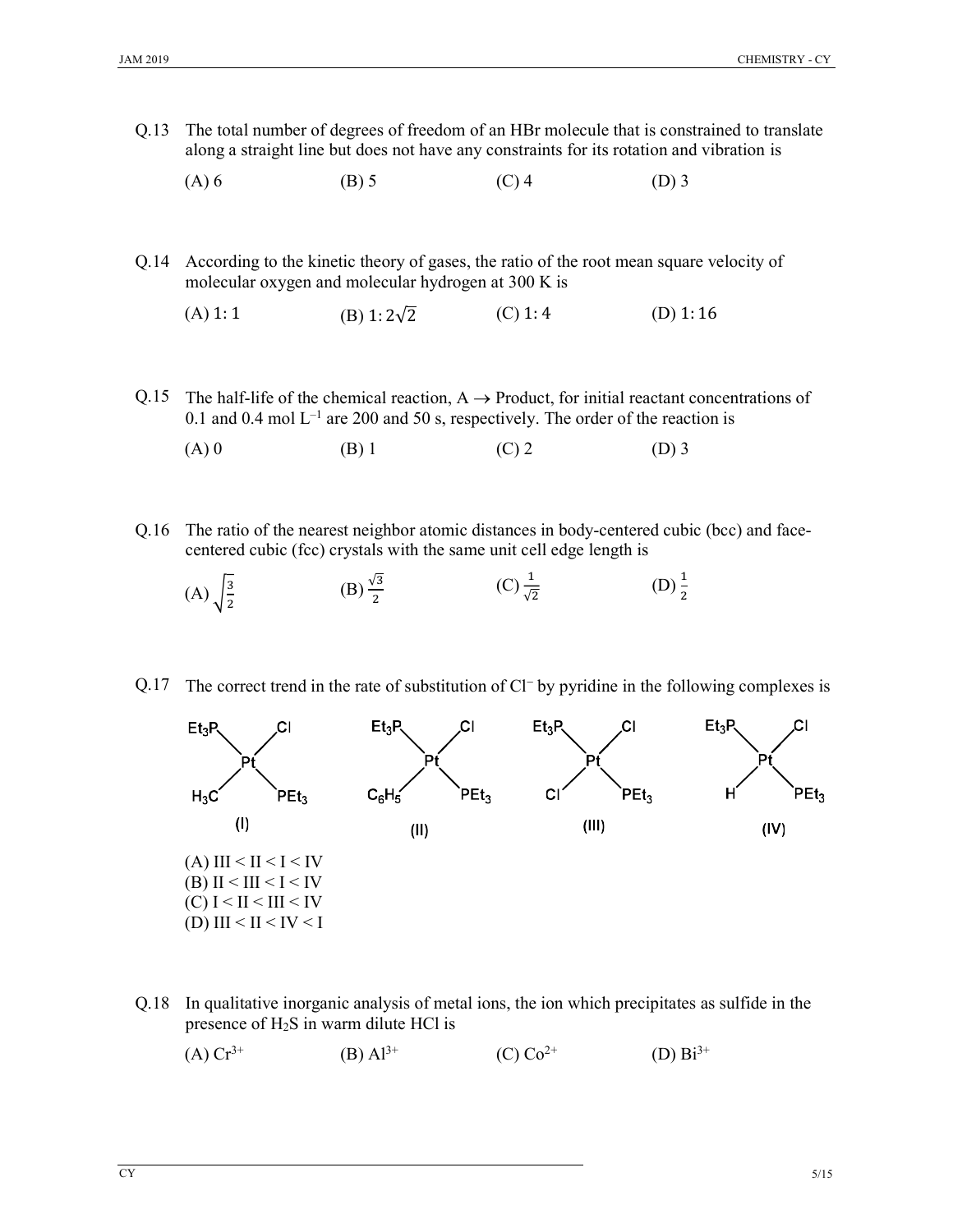- Q.19 The correct statement regarding the observed magnetic properties of NO,  $O_2$ ,  $B_2$ , and  $C_2$  in their ground state is
	- $(A)$  NO,  $B_2$ , and  $C_2$  are paramagnetic
	- (B) B2, O<sup>2</sup> and NO are paramagnetic
	- $(C)$  O<sub>2</sub>,  $C_2$  and NO are paramagnetic
	- (D)  $O_2$ ,  $B_2$  and  $C_2$  are paramagnetic
- Q.20 The observed magnetic moments of octahedral  $Mn^{3+}$ ,  $Fe^{3+}$  and  $Co^{3+}$  complexes are 4.95, 6.06 and 0.00 BM, respectively. The correct option for the electronic configuration of  $Mn^{3+}$ , Fe<sup>3+</sup> and Co<sup>3+</sup> metal ions in these complexes, respectively, is
	- (A)  $t_{2g}^4 e_g^0$ ,  $t_{2g}^3 e_g^2$  and  $t_{2g}^4 e_g^2$ (B)  $t_{2g}^3 e_g^1$ ,  $t_{2g}^5 e_g^0$  and  $t_{2g}^6 e_g^0$ (C)  $t_{2g}^3 e_g^1$  ,  $t_{2g}^3 e_g^2$  and  $t_{2g}^6 e_g^0$ (D)  $t_{2g}^3 e_g^1$ ,  $t_{2g}^3 e_g^2$  and  $t_{2g}^4 e_g^2$
- Q.21 Among the following compounds, the one having the lowest boiling point is

| $(A)$ SnCl <sub>4</sub> | $(B)$ GeCl <sub>4</sub> | $(C)$ SiCl <sub>4</sub> | $(D)$ CCl <sub>4</sub> |
|-------------------------|-------------------------|-------------------------|------------------------|
|                         |                         |                         |                        |

Q.22 The correct option having one complex from each of the following pairs which is more reactive towards the oxidative addition reaction by hydrogen molecule is

Pair 1: IrCl(PMe<sub>3</sub>)<sub>3</sub> (I) and IrCl(CO)(PMe<sub>3</sub>)<sub>2</sub> (II) Pair 2: IrCl(CO)(PPh<sub>3</sub>)<sub>2</sub> (III) and IrCl<sub>3</sub>(PPh<sub>3</sub>) (IV) (A) (I) and (III) (B) (I) and (IV) (C) (II) and (III) (D) (II) and (IV)

- Q.23 Among the following, the correct statement is
	- (A) The density follows the order,  $Cs > Rb > Li > Na$ .
	- (B) The solubility in water follows the order,  $Cs_2CO_3 > K_2CO_3 > Na_2CO_3 > Li_2CO_3$ .
	- (C) The first ionization potential follows the order,  $Li > K > Na > Cs$ .
	- (D) The melting point follows the order,  $MgCl_2 > BeCl_2 > CaCl_2 > SrCl_2$ .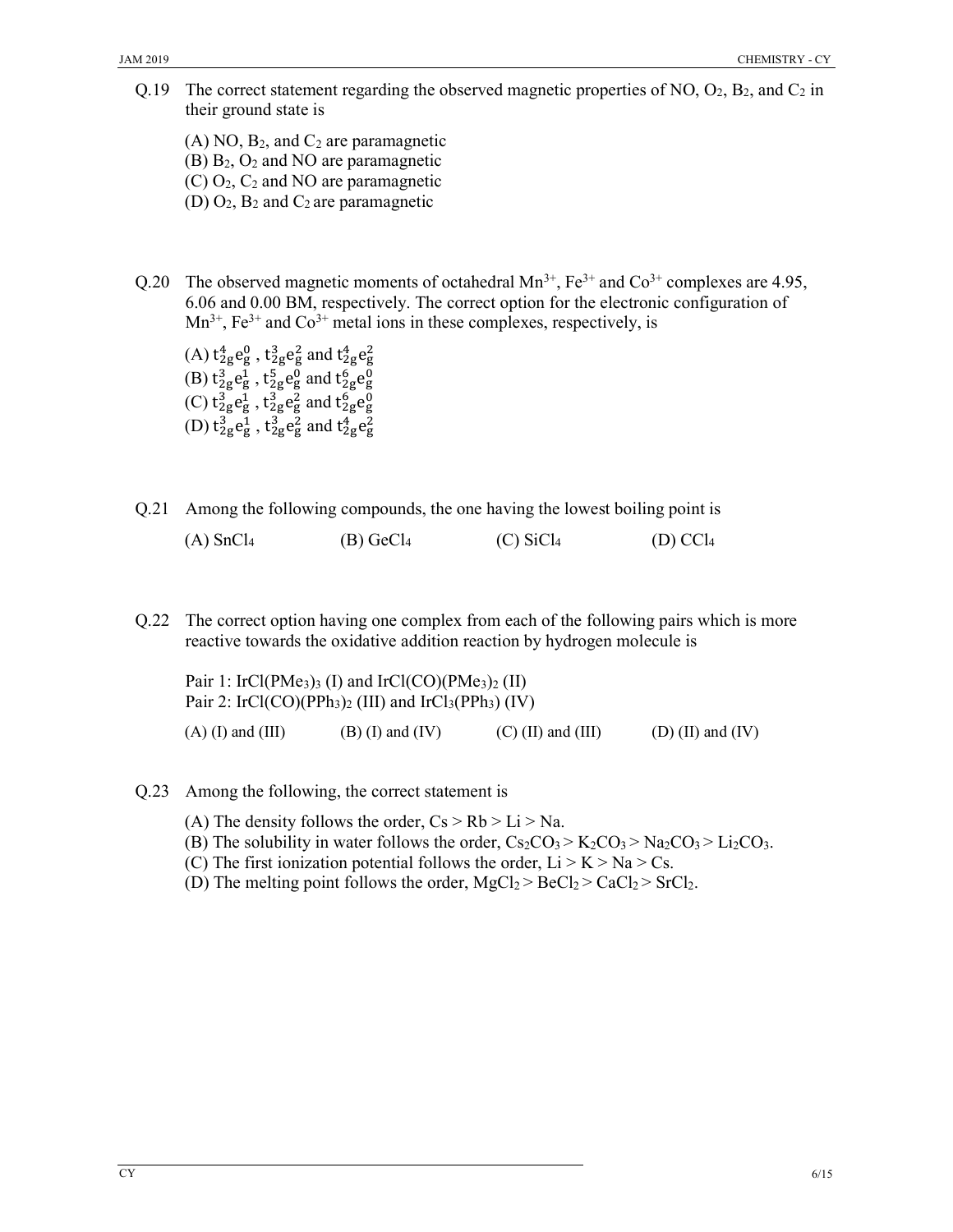



Q.25 In <sup>1</sup>H NMR spectrum of the given molecule, the correct order of chemical shifts of the labelled protons  $(H<sup>X</sup>, H<sup>Y</sup>, H<sup>Z</sup>)$  is



 $(A) H^Z > H^X > H^Y$ (B)  $H^Z > H^Y > H^X$  $(C) H^X > H^Y > H^Z$ (D)  $H^{Y} > H^{X} > H^{Z}$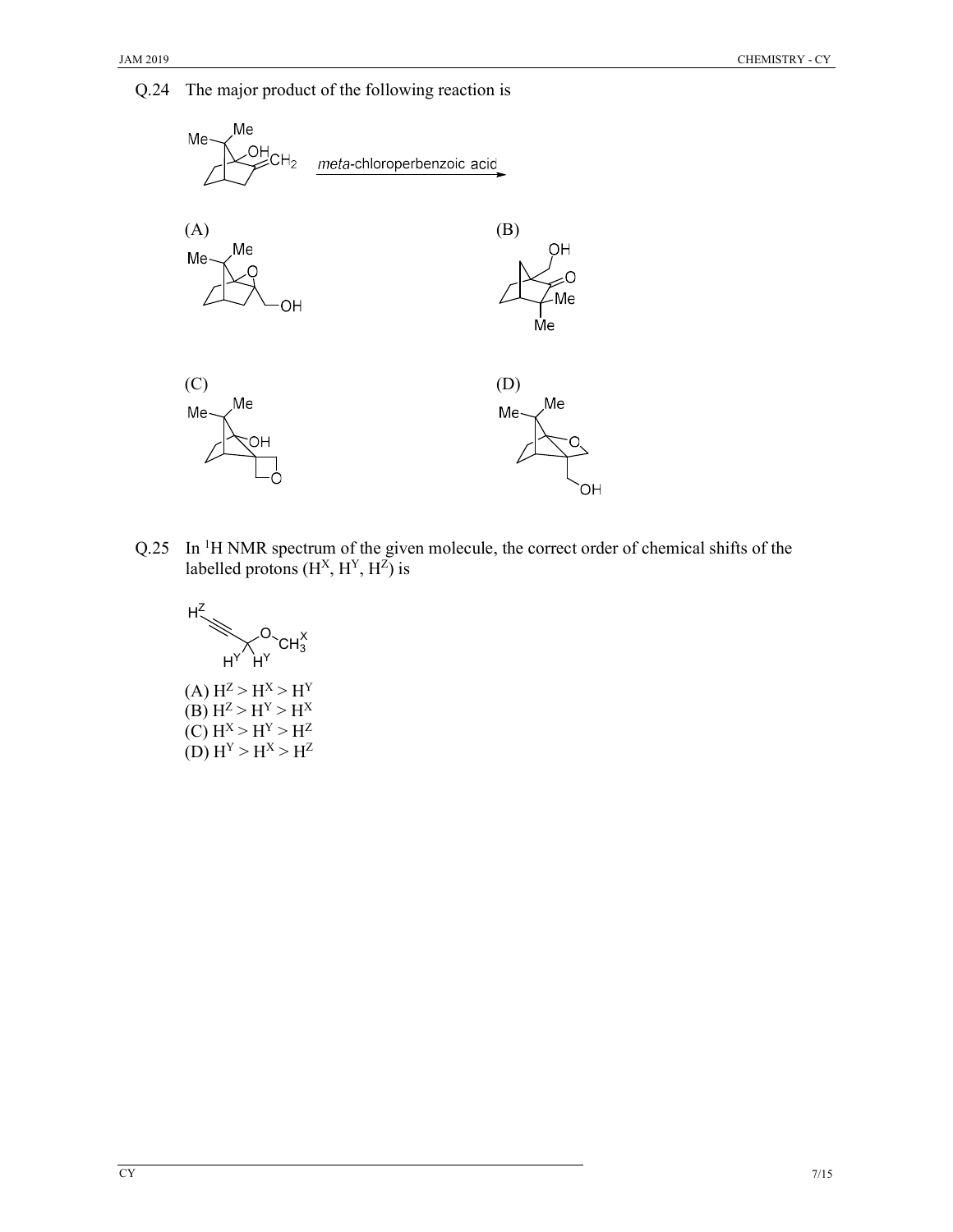Q.26 In the following reaction of (D)-Glucose, a product P is formed.

(D)-Glucose 
$$
\xrightarrow[2. H_2O_2, Fe_2(SO_4)_3]{1. Br_2H_2O}
$$
 P

Among the following compounds, the one which will give the same product (P) under identical reaction conditions is



Trifluoroacetic anhydride/ $H_2O_2$ 

Q.27 The major product of the following reaction is





C

Me

 $Me<sub>2</sub>$ 



 $(C)$  (D)



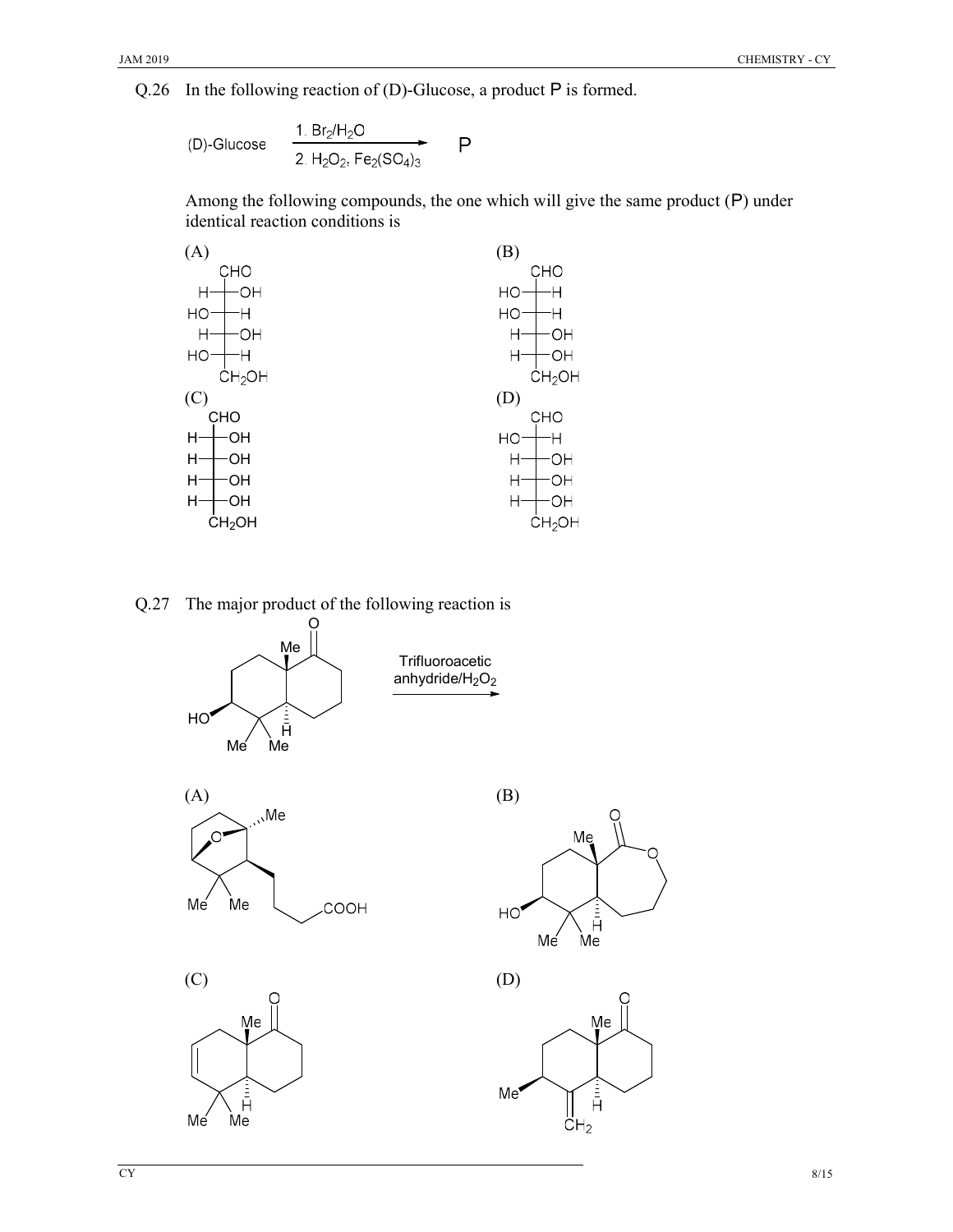

Q.28 The correct option for the product(s) of the following reaction is

Q.29 The increasing order of acidity of the given molecules in aqueous media is



Q.30 The compound formed upon subjecting an aliphatic amine to Lassaigne's test is (A) NaNH<sub>2</sub> (B) NaNO<sub>2</sub> (C) NaCN (D) NaN<sub>3</sub>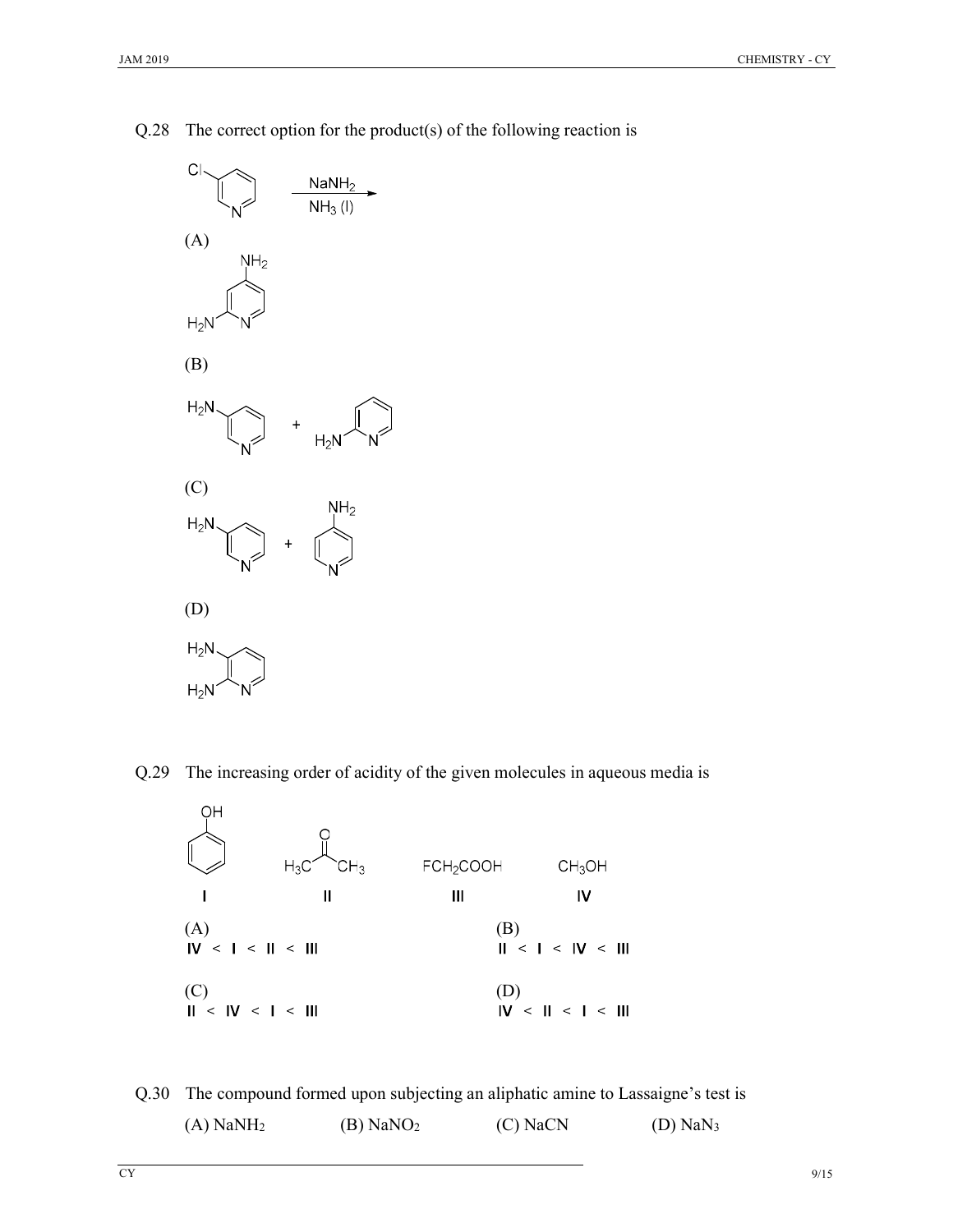# SECTION - B MULTIPLE SELECT QUESTIONS (MSQ)

### Q. 31 – Q. 40 carry two marks each.

- Q.31 The eigenvalue(s) of the matrix  $\begin{bmatrix} 1 & 2 \\ 2 & 4 \end{bmatrix}$  $\begin{bmatrix} 1 & 2 \\ 2 & 1 \end{bmatrix}$  is/are (A) –1 (B) 1 (C) 2 (D) 3
- Q.32 The unit of the constant 'a' in van der Waals equation of state of a real gas can be expressed as

| (A) $\mathrm{m}^6$ Pa mol <sup>-2</sup> | (B) $m6$ J mol <sup>-2</sup>  |
|-----------------------------------------|-------------------------------|
| (C) m <sup>3</sup> Pa mol <sup>-2</sup> | (D) $m^3 J$ mol <sup>-2</sup> |

- Q.33 Among the following, microwave active molecule(s) is/are
	- (A) trans-dichloroethene (B) 1,2-dinitrobenzene (C) 3-methylphenol
	- (D) para-aminophenol
- Q.34 The true statement(s) regarding the brown ring test carried out in the laboratory for the detection of NO<sub>3</sub><sup>-</sup> is/are
	- (A) Brown ring is due to the formation of the iron nitrosyl complex.
	- (B) Concentrated nitric acid is used for the test.
	- (C) The complex formed in the reaction is  $[Fe(CN)_5NO]^{2-}$ .
	- (D) The brown colored complex is paramagnetic in nature.
- Q.35 The true statement(s) regarding the carbonic anhydrase enzyme is/are
	- (A) It is involved in peptide bond cleavage.
	- (B) Redox inactive  $Zn^{2+}$  ion is involved in the catalytic activity of this enzyme.
	- (C) Activated M-OH<sub>2</sub> (M = metal ion) acts as the nucleophile in the enzyme.
	- (D) The metal ion is coordinated to the side chain of histidine residues.
- Q.36 The correct statement(s) about  $NO_2$ ,  $NO_2^+$  and  $CO_2$  is /are
	- (A) Both  $NO<sub>2</sub>$  and  $CO<sub>2</sub>$  are paramagnetic.
	- (B) NO<sub>2</sub> is paramagnetic and  $NO<sub>2</sub><sup>+</sup>$  is diamagnetic
	- (C) Both  $CO_2$  and  $NO_2$ <sup>+</sup> have linear geometry.
	- (D)  $CO<sub>2</sub>$  and  $NO<sub>2</sub><sup>+</sup>$  are isoelectronic.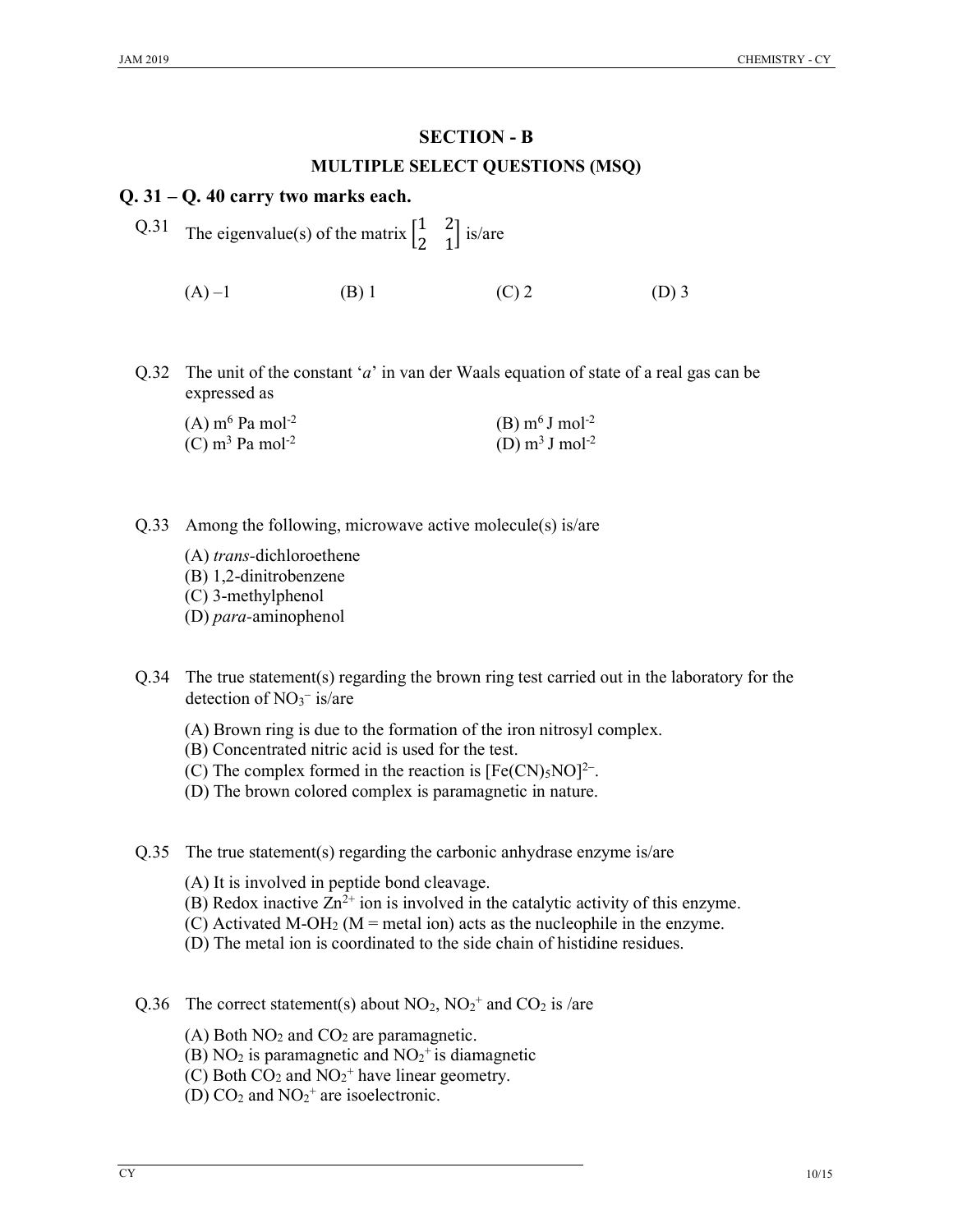



- Q.38 The correct statement(s) among the following is/are
	- (A) Secondary structure of a polypeptide describes the number and type of amino acid residues.
	- (B) Uracil is a pyrimidine nucleobase.
	- (C) Natural fatty acids have odd number of carbon atoms.
	- (D) Reaction of (D)-glucose with  $Ca(OH)_2$  gives a product mixture containing (D)fructose, (D)-mannose, and (D)-glucose.

**Br Br Br Br** 

OH

Q.39 The diastereomeric pair(s) among the following option(s) is/are

Me

 $t_{\text{Bu}}$ 

(A)









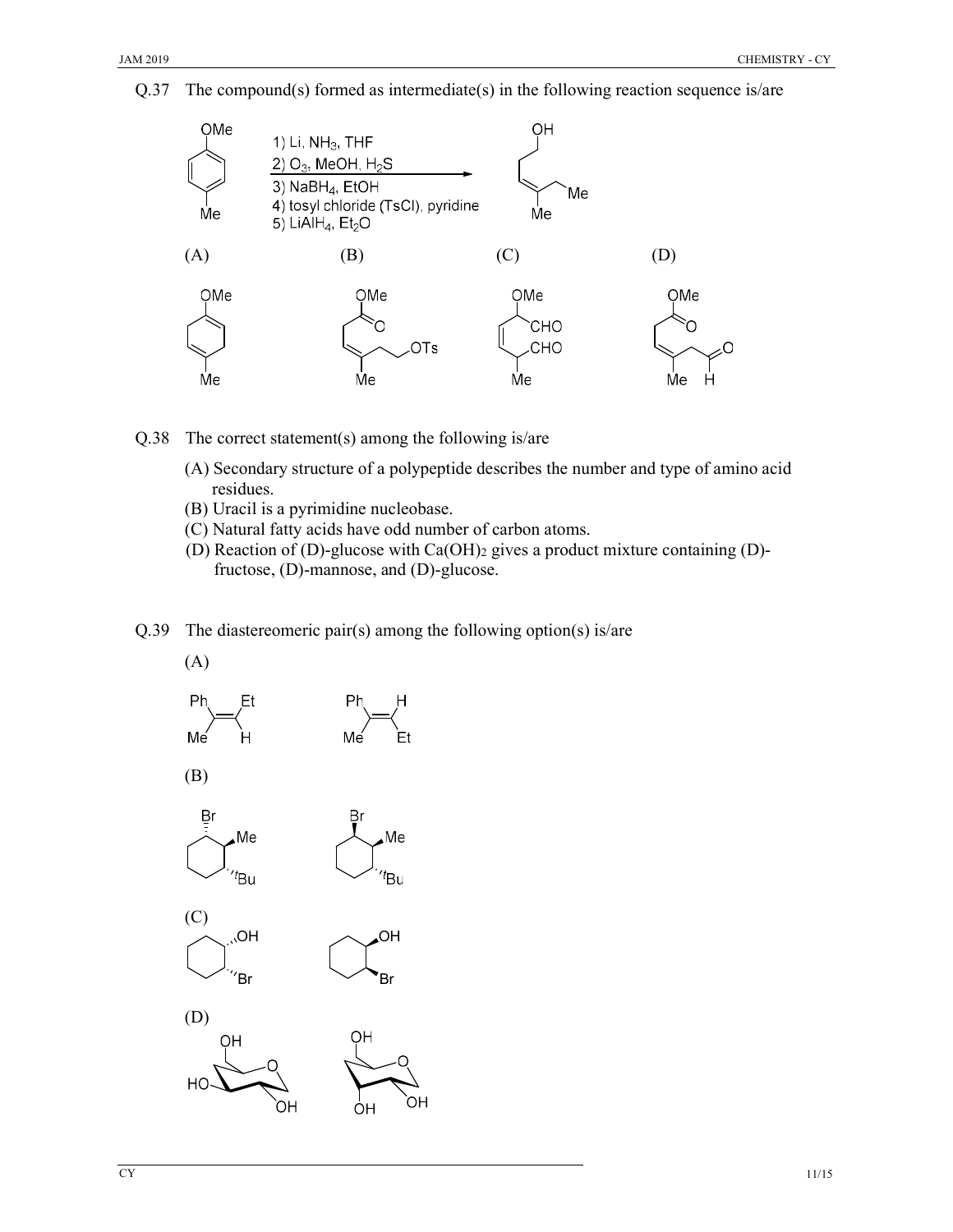

#### $Q.40$  The reaction(s) that result(s) in the formation of aromatic species is/are

# SECTION – C NUMERICAL ANSWER TYPE (NAT)

#### $Q. 41 - Q. 50$  carry one mark each.

- Q.41 The bond order of  $N_2^+$  ion is \_\_\_\_\_\_\_\_\_. (Round off to one decimal place)
- Q.42 One liter of a buffer solution contains 0.004 mole of acetic acid ( $pK_a = 4.76$ ) and 0.4 mole of sodium acetate. The pH of the solution is  $\qquad \qquad$  . (Round off to two decimal places)
- Q.43 The limiting molar conductivity of  $La^{3+}$  and Cl<sup>-</sup> ions in aqueous medium at 298 K are  $209.10 \times 10^{-4}$  and  $76.35 \times 10^{-4}$  S m<sup>2</sup> mol<sup>-1</sup>, respectively. The transport number of Cl<sup>-</sup> in an infinitely dilute aqueous solution of LaCl<sub>3</sub> at 298 K is \_\_\_\_\_\_\_\_\_. (Round off to two decimal places)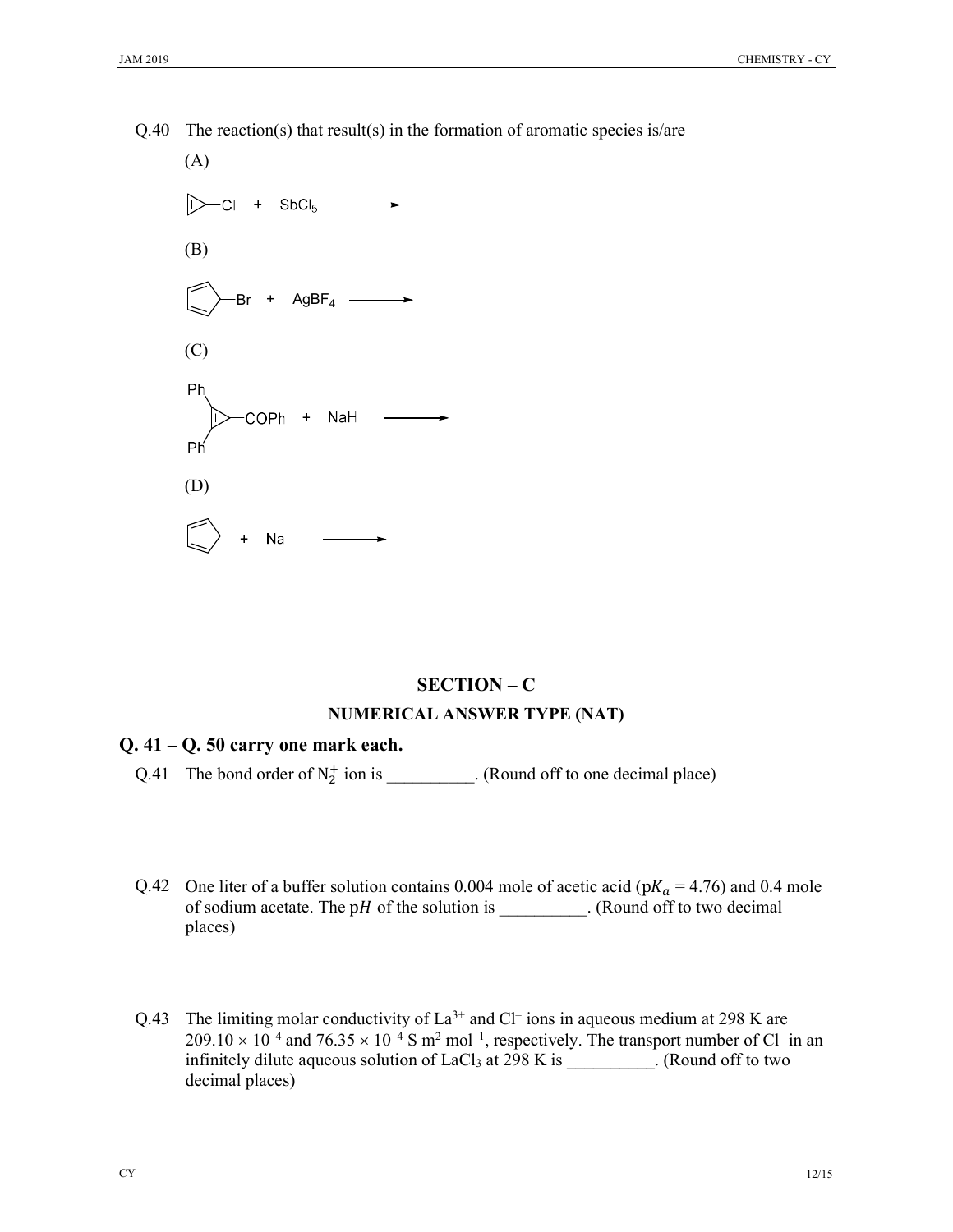- Q.44 The magnetic field strength required to excite an isolated proton to its higher spin state with an electromagnetic radiation of 300 MHz is Tesla (T). (Round off to two decimal places) [Magnetogyric ratio of proton is  $26.75 \times 10^7$  rad T<sup>-1</sup> s<sup>-1</sup>]
- Q.45 The value of n for the complex  $[Fe(CO)_4(SiMe_3)]^n$  satisfying the 18-electron rule is  $\mathcal{L}$
- Q.46 In the structure of  $P_4O_{10}$ , the number of P-O-P bond(s) is  $\qquad \qquad$
- Q.47 Number of vertices in an icosahedral *closo*-borane is .
- Q.48 Based on the information given below, the isoelectric point (pI) of lysine is \_\_\_\_\_\_\_\_\_. (Round off to one decimal place)



Q.49 (R)-2-methyl-1-butanol has a specific rotation of +13.5°. The specific rotation of 2-methyl-1-butanol containing 40% of the (S)-enantiomer is \_\_\_\_\_\_\_\_\_\_ °. (Round off to one decimal place)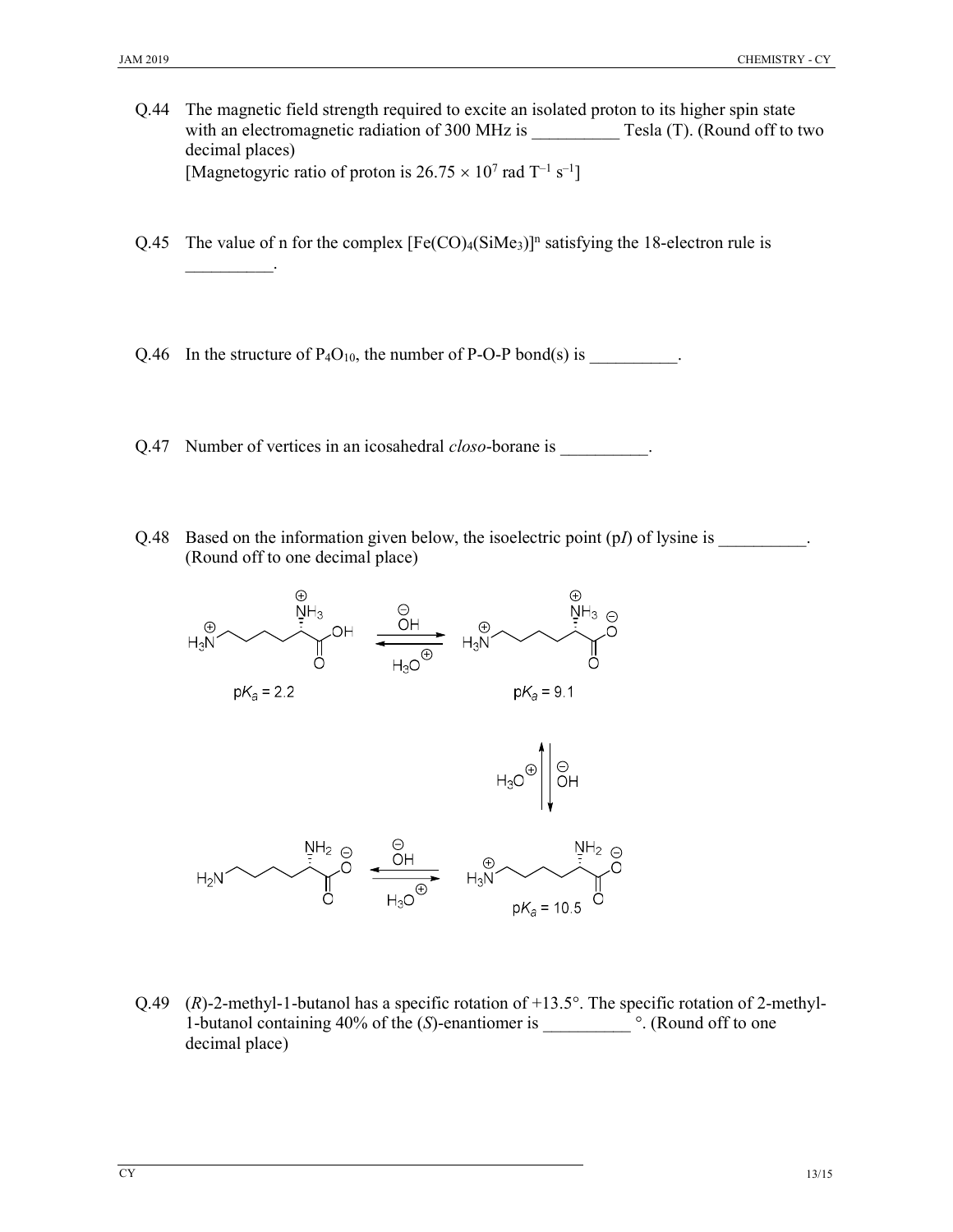Q.50 The number of gauche-butane interaction(s) in the following compound is  $CH<sub>2</sub>$ 

$$
\sqrt{\frac{1}{C}}CH_3
$$

### Q. 51 – Q. 60 carry two marks each.

- Q.51 The ionization energy of hydrogen atom is 13.6 eV and the first ionization energy of sodium atom is 5.1 eV. The effective nuclear charge experienced by the valance electron of sodium atom is \_\_\_\_\_\_\_\_\_\_. (Round off to one decimal place)
- Q.52 One mole of an ideal gas is subjected to an isothermal increase in pressure from 100 kPa to 1000 kPa at 300 K. The change in Gibbs free energy of the system is \_\_\_\_\_\_\_\_\_\_ kJ mol–1 . (Round off to one decimal place) [Given: Gas constant  $(R) = 8.3$  J K<sup>-1</sup> mol<sup>-1</sup>]
- Q.53 One liter of an aqueous urea solution contains 6 g of urea. The osmotic pressure of the solution at 300 K (assuming an ideal behavior) is  $\qquad \qquad$  kPa. (Round off to one decimal place) [Given: Molecular weight of urea is 60, gas constant (R) is 8.3 J K<sup>-1</sup> mol<sup>-1</sup>]
- Q.54 A first order reflection of X-ray from {220} plane of copper crystal is observed at a glancing angle of 22°. The wavelength of the X-ray used is \_\_\_\_\_\_\_\_\_\_\_ pm. (Round off to one decimal place) [Given: Copper forms fcc crystal with unit cell edge length of 361 pm.]
- Q.55 The collision flux of a monoatomic gas on copper surface is  $3.0 \times 10^{18}$  m<sup>-2</sup> s<sup>-1</sup>. Note that copper surface forms a square lattice with lattice constant of 210 pm. If the sticking coefficient of the atom with copper is 1.0, the time taken by the gas to form a complete monolayer on the surface is \_\_\_\_\_\_\_\_\_\_ s. (Round off to one decimal place)